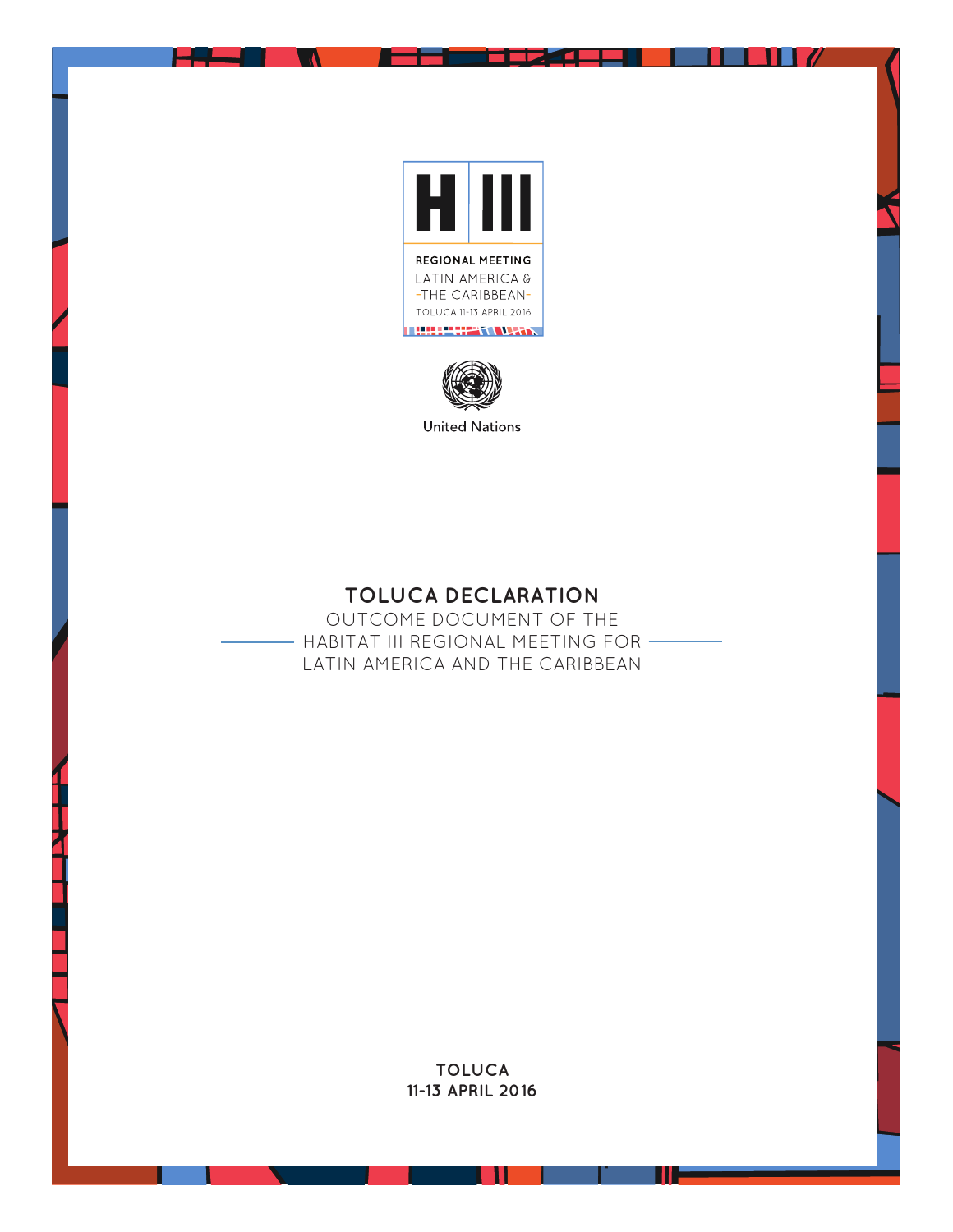**Host Partner** 



#### © 2017 United Nations

The New Urban Agenda was adopted at the United Nations Conference on Housing and Sustainable Urban Development (Habitat III) in Quito, Ecuador, on 20 October 2016. It was endorsed by the United Nations General Assembly at its sixty-eighth plenary meeting of the seventy-first session on 23 December 2016.

Several official regional and thematic high-level meetings involving a wide range of participants debated priorities for the New Urban Agenda and policy recommendations in the form of a final participants' declaration from September 2015 to April 2016. The final declarations from regional and thematic meetings were considered official inputs to the Habitat III process.

The Habitat III Secretariat expresses its deep appreciation to the United Mexican States that provided financial support to the organization of the regional meeting.

This is a United Nations publication issued by the Habitat III Secretariat based on the Conference official document. Photocopies and reproductions of excerpts are allowed with proper credits. If any questions arise related to the accuracy of information contained in this publication, please refer to the official document, A/CONF.226/PC.3/13, Outcome document of the Habitat III regional meeting for Latin America and the Caribbean.

An electronic version of this publication, as well as other documents from the Habitat III preparatory process and the Conference itself, are available for download from the Habitat III website at www.habitat3.org.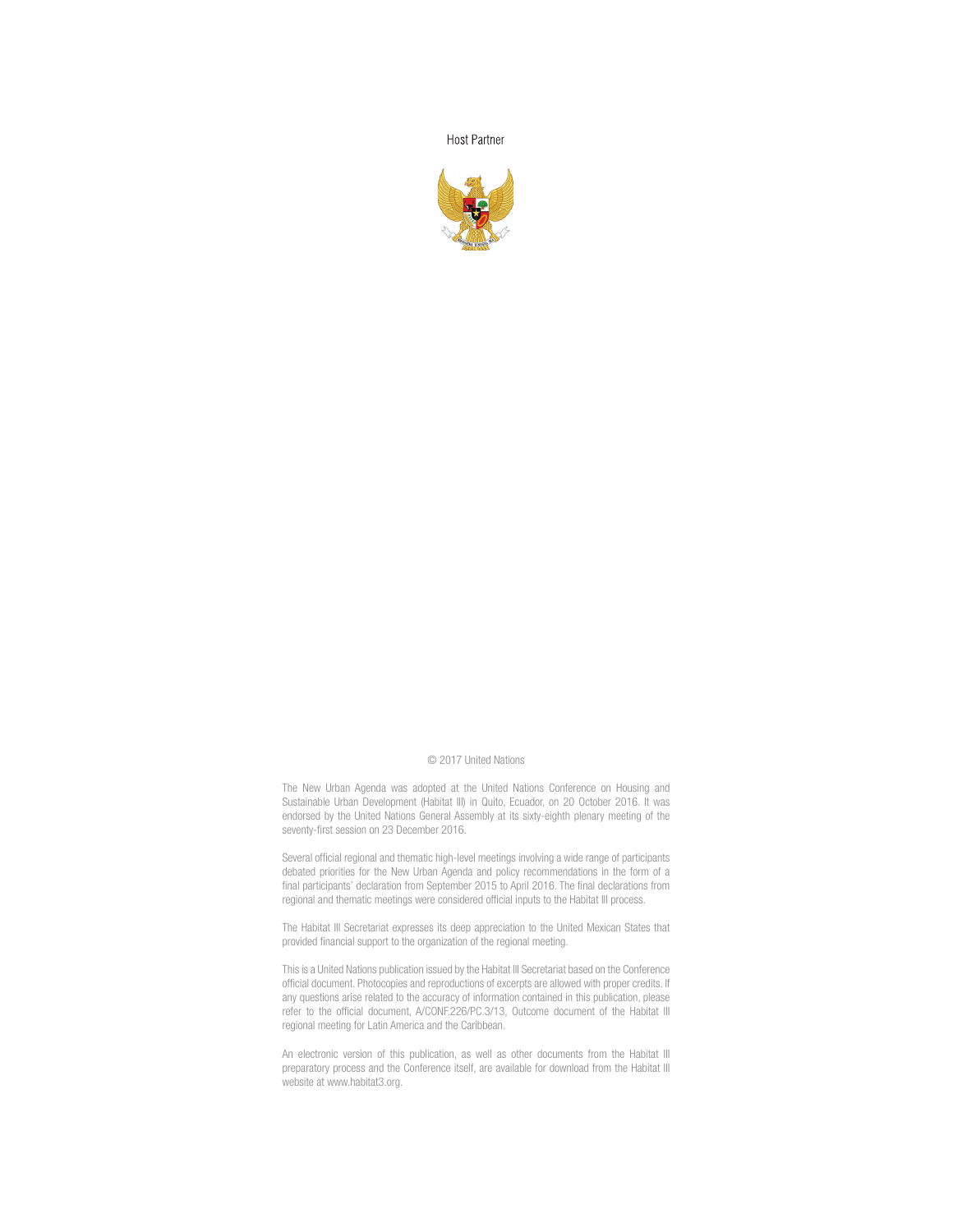

# **OUTCOME DOCUMENT OF THE HABITAT III REGIONAL MEETING FOR LATIN AMERICA AND THE CARIBBEAN**

1. In the city of Toluca, Mexico, we, representatives of the countries of Latin America and the Caribbean, including national, subnational and local governments, legislators, the academic community and civil society organizations, gather to share the challenges and opportunities for our cities and communities and build from our own realities a regional vision for their future. We assume this responsibility with the conviction that the consolidation of cities and human settlements where people can fully exercise all of their rights and freedoms is an indispensable condition to combat structural lags that harm our countries and cities, such as poverty, insecurity and violence, social and territorial inequality and vulnerability to the effects of climate change.

2. Habitat III is being held at a decisive moment. It is time to assume long-term commitments to materialize the efforts of the international community that resulted from the adoption in 2015 of the 2030 Agenda for Sustainable Development, the Paris Agreement under the United Nations Framework Convention on Climate Change, the Sendai Framework for Disaster Risk Reduction 2015-2030 and the Addis Ababa Action Agenda of the Third International Conference on Financing for Development. Together, these agreements recognize that the prosperity and well-being of humanity depends on our capacity to achieve sustainable development in its three dimensions — economic, social and environmental — in a balanced and integrated manner, including the way in which we plan, manage and build our cities and human settlements.

3. The Sustainable Development Goals, in particular Goal 11, Make cities inclusive, safe, resilient and sustainable, recognize the relevance of urban and territorial development to improving the well-being of the world's population. Reaching adequate living conditions in cities and human settlements so that they are inclusive, safe, resilient and sustainable is a goal that is inextricable from that of overcoming the challenges presented by poverty, climate change and the development of energy and infrastructure and an inclusive economy, among other things.

4. The right to the city is considered in some countries as a guiding concept in advocating for a living environment that has the conditions necessary to facilitate the universal and effective exercise of all human rights, economic, social and cultural. When these rights are realized and all actors assume the corresponding commitments and responsibilities, urbanization will effectively generate the development opportunities that humanity has looked for since it started to concentrate in urban agglomerations.

5. For this reason, we reiterate the commitment of the region, which, during the past few years, has been developing solutions (both political and urban) relating to urban development in order to contribute to the process of constructing the New Urban Agenda, which will be adopted in Quito during the Habitat III conference, and we call for the participation of the political leaders of the region in committing to push it forward. Owing to its comprehensiveness and reach, the New Urban Agenda should be structured as a set of commitments that all national and subnational governments and communities should adopt as a road map for the implementation of a new model of sustainable and inclusive urban development. Its success will depend on the clarity and forcefulness that countries, governments and communities will project onto the agreements that result from Habitat III. It also depends on us being able to put people, their needs and their rights at the centre of the New Urban Agenda.

6. With this conviction, we, the participants of the regional meeting for Latin America and the Caribbean, recognize that it is imperative:

(a) To recognize that urbanization and development are intricately linked and that it is necessary to ensure sustainable growth. Urbanization must be a driving force and a source of development with the power to change and improve living conditions for all;

(b) To highlight the role of cultural diversity and heritage in the rehabilitation and revitalization of urban areas, as a way to strengthen social participation and the exercise of citizenship;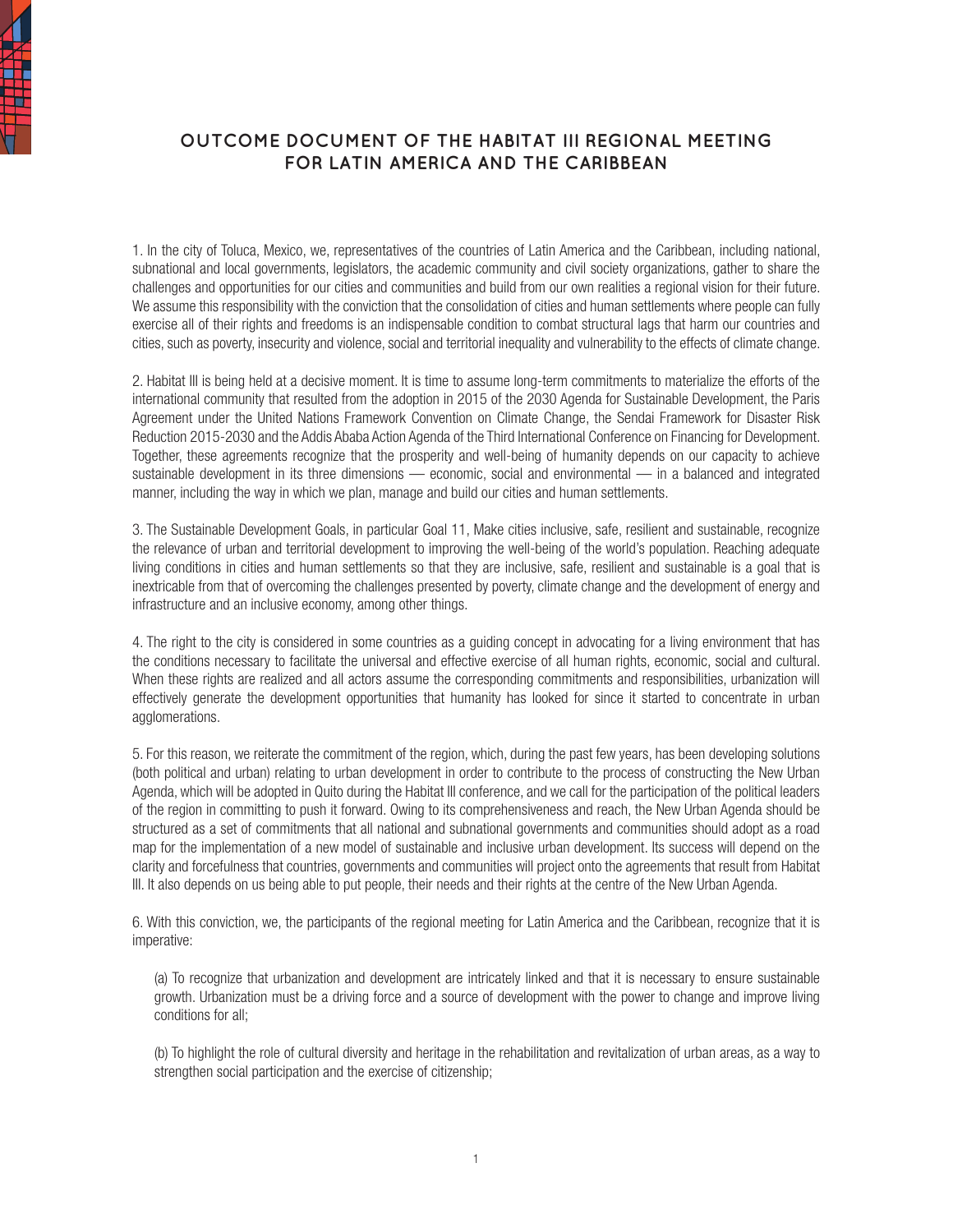(c) To guarantee that the New Urban Agenda is built with a focus on human rights and gender equality, in which the priority is the equity and sustainability of human settlements as a medium for the full development of all:

(d) To assume that the new model of urban development should integrate the three dimensions of sustainable development to promote equity, well-being and the distribution of common goods and public services to reduce exclusion and sociospatial segregation;

(e) To recover the calling of the city as a meeting place and a space for culture, entertainment and opportunities for the development of people, in which plurality and diversity can be expressed by those who inhabit it, where the free interchange of ideas promotes innovation and development and where heritage plays a significant role in the processes of conservation and urban regeneration;

(f) To ensure that the agreements that countries adopt within the framework of the Habitat III conference achieve full access for all people, women and men, of all ages and from all conditions of human and cultural diversity, to the territory and the city and all of the opportunities that they generate, and guarantee the political, social, economic and cultural participation of all in their construction and development;

(g) To build and adapt cities with a gender perspective that allow and promote the human rights and empowerment of women of all ages in the development, decision-making and enjoyment of the city and its public spaces including the prevention of all types of violence against women and girls in order for them to enjoy a safe and respectful environment, free of violence, and to exercise their rights in a free and full manner to achieve their development and ensure the conditions for economic, occupational, political and social equality;

(h) To adopt agreements that ensure effective integration into the community and access for all, in particular people with disabilities, to the cities, physical environment, transportation, information and communications including information and communications systems and technologies and other services and installations open to the public or for public use in both urban and rural areas.

7. We propose the following key elements to be included in the New Urban Agenda.

# Urban and territorial planning

8. The New Urban Agenda should:

(a) Incorporate into development planning schemes a focus on the integral and sustainable management of territory, promoting the equitable growth of regions and reinforcing links between urban, peri-urban and rural areas, with the goal of establishing productive and harmonious relationships between the different areas. This will enable advancement towards competitive cities, allowing for productive transformation, resilience and the reduction of risk, food security, the sustainable management of land and migratory patterns that are not determined by factors of expulsion only;

(b) Foster the development of an urban economy that must translate into benefits for all people, improving their quality of life. Urban development expenses are investments in the well-being of the population;

(c) Promote inclusive economies that ensure decent and sustainable ways of life and work for all people, taking into consideration the existence of other economic schemes, such as solidarity economies using financial support mechanisms and informal, social and circular economies that especially recognize the role of women in them, thereby valuing, reducing and redistributing unpaid domestic work;

(d) Promote national planning schemes that include a vision of a system of cities that recognizes both the functional relationships and the economic, urban, environmental, technological and social dependence existing between the municipal nucleus and other human settlements;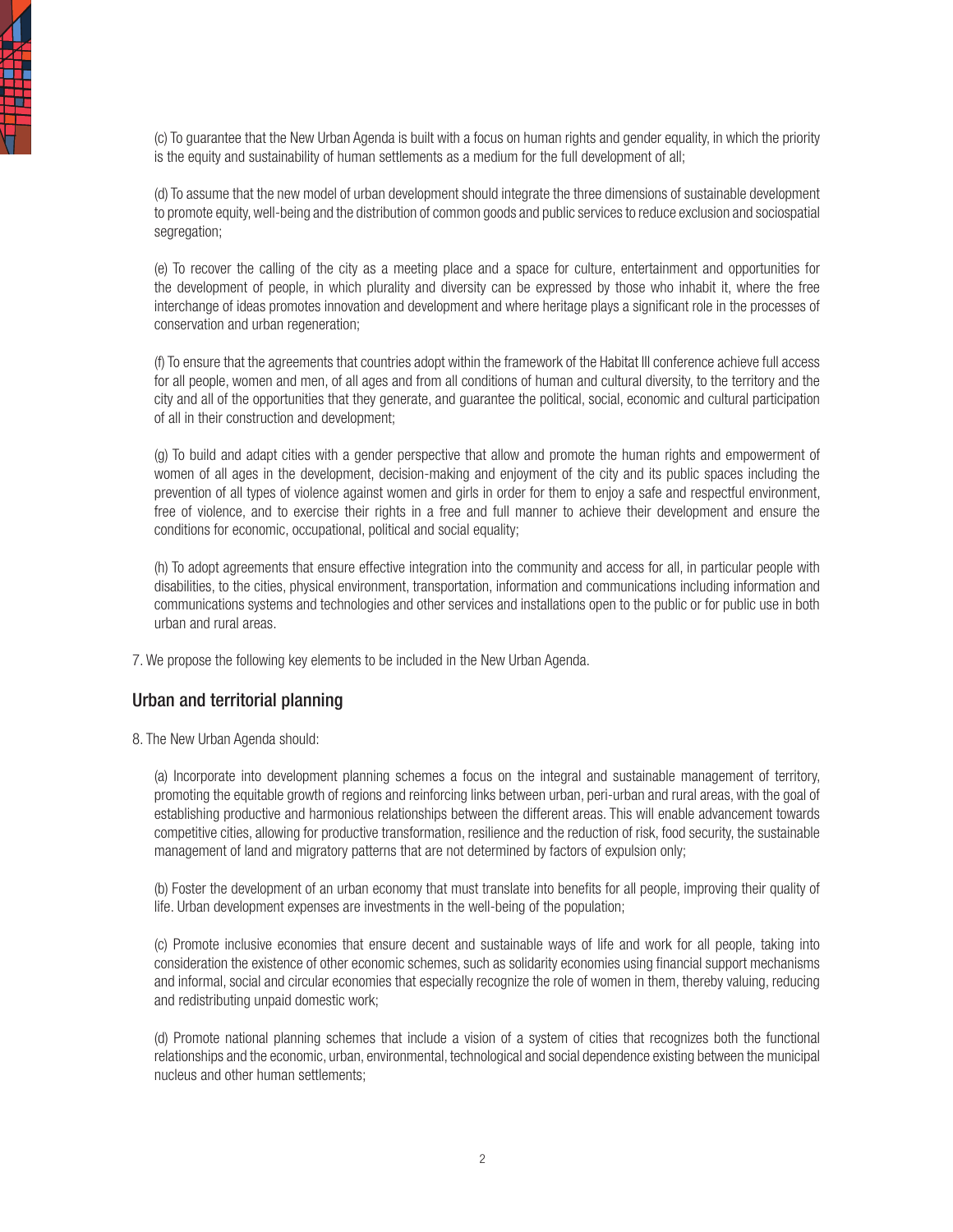

(e) Promote the development of intermediate cities as service centres for rural areas and as the first link in generating value in production chains, which originate in the rural environment, recognizing the contributions that they bring to indigenous communities in the provision of ecosystem services;

(f) Prioritize urban regeneration, repurposing and rehabilitation over extensive models and the occupation of new territory. The proposed model should be implemented by avoiding processes of gentrification and expulsion of the low-income population from the city centre to the periphery;

(g) Incorporate and promote local cultural values, avoiding the importation of integral planning models based on cultural models, social environments or economic frameworks foreign to the territory to be planned, and promote planning models that incorporate a gender perspective.

#### Urban governance

9. The New Urban Agenda should:

(a) Improve joint and multilevel urban governance in all spheres and at all scales of cities: networks and systems of cities, megacities, metropolises and intermediate and small cities, including their relation to all rural sectors, by promoting the development of mechanisms and legal frameworks that guarantee collaboration and coordination between municipalities and between different levels of government. Additionally, the New Urban Agenda should promote adequate and balanced processes of administrative and financial decentralization that are accompanied by processes to strengthen the technical, administrative and financial capacities of local governments;

(b) Innovate within metropolitan management through adequate planning, governance, partnership and financing mechanisms in order to guarantee the quality, efficiency and affordability of goods and services demanded by the inhabitants of urban areas, ensuring adequate coordination with national Governments.

# Adequate housing

10. The New Urban Agenda should:

(a) Ensure, within a human rights framework, housing schemes that are inclusive and integrated in sustainable urbanization strategies that facilitate access to housing and basic services that are adequate, safe and affordable for all people and to improve informal settlements. To do this, it will be necessary to strengthen programmes and institutions that have been successful in tackling the qualitative and quantitative housing shortage while innovating strategies to cater to groups that have lagged behind the most. These include women, youth, older persons, persons with disabilities, the population involved in the informal economy and those who live in informal settlements, in areas prone to risks or in sprawling rural communities, among others. Such innovations should include a logic based on the proximity of services, adequate financing schemes, technical and financial assistance for those who build their own housing and the development of new markets, such as those for renting, renting with the option of buying and the exchange of existing housing, providing different forms of tenure and guaranteeing the security thereof;

(b) Recognize that reducing the housing shortage should include the structuring of a comprehensive land policy that takes into account the use of urbanized land, especially empty urban spaces, the orderly and progressive creation of new neighbourhoods on land adequate for urban expansion and the building of housing in rural areas in patterns that are appropriate to the surrounding environment;

(c) Recognize that urban informality is a result of dysfunctional land markets and urban policies, and strengthen programmes of urbanization and integration of informal settlements. These programmes should include, as the case may be, access to basic services, good quality public spaces, community services, such as regularization measures for the property of land, and the promotion of security of tenure, as well as the establishment of methods and strategies for the prevention and mediation of conflicts.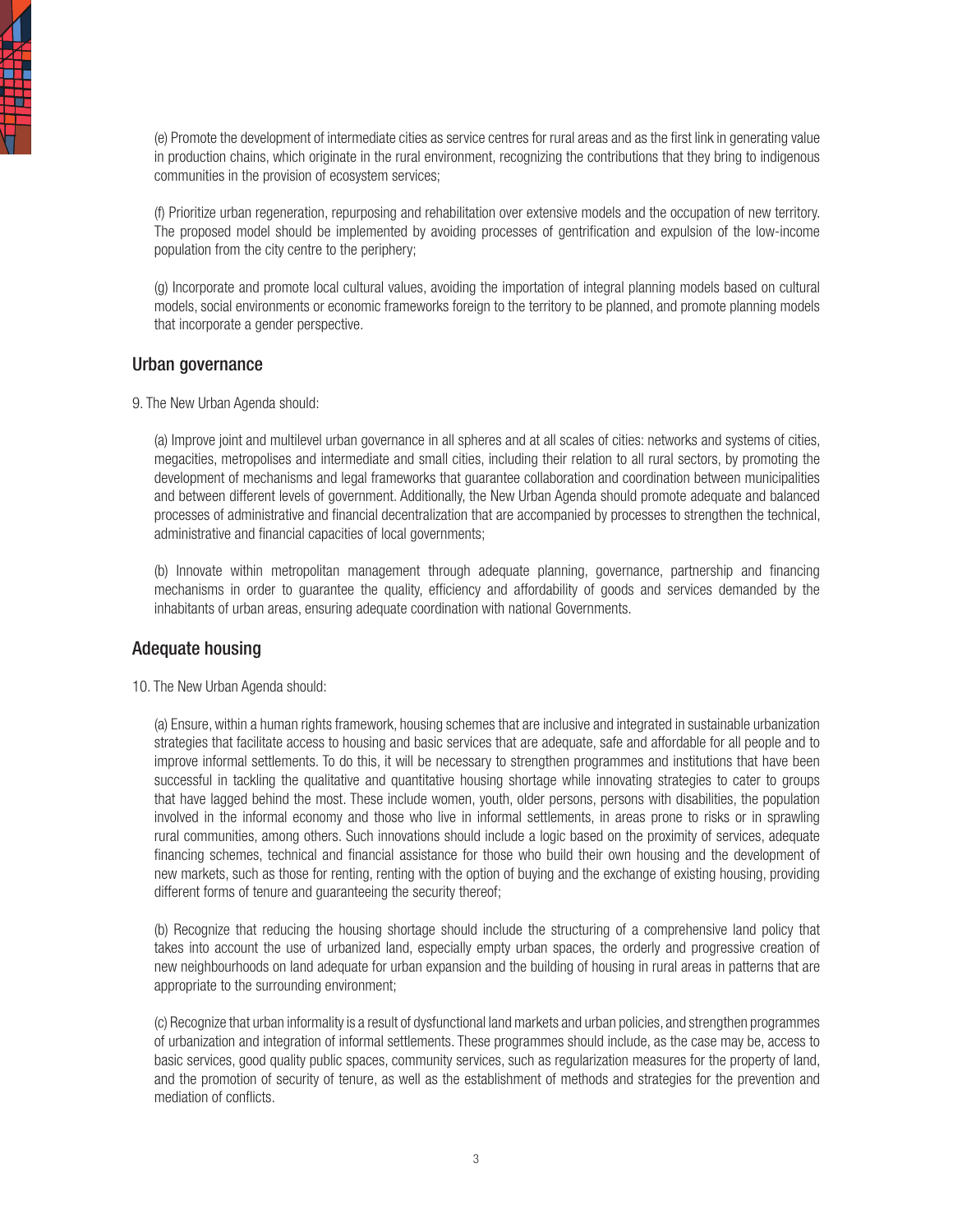# Water and sanitation

4<br>出

11. The New Urban Agenda should:

(a) Develop the infrastructure necessary for the provision of water, sewage systems, the cleaning of public areas, solid waste management, urban drainage and storm water management to guarantee universal and equitable access to potable water and adequate sanitary and hygiene services;

(b) Ensure that such infrastructure forms part of plans and projects that are articulated and integrated, including interventions in terms of housing and mobility, among others, and involves the participation of the local population.

### Sustainable mobility

12. The New Urban Agenda should:

(a) Accelerate cities' transition towards inclusive and equitable models of sustainable mobility that respond to people's different accessibility needs, while recognizing the mobility requirements of women and men, and that reduce greenhouse gas emissions in cities. Such a transition will have to be reflected in the priorities of investments in infrastructure in measures to guarantee road safety and reduce deaths and serious injuries caused by road accidents. More importantly, it should reflect an adequate provision and distribution of public space with a vision to maintain, within the modal share, greater use of public transport and non-motorized means of transportation, which combats sedentary lifestyles and prevents non-communicable diseases in cities;

(b) Integrate processes of urban and transportation planning in order to drastically reduce the number, distance, time and cost of trips taken by the inhabitants. The strategies proposed include a model for transport-oriented development, the revision of housing densities, the promotion of mixed-use developments, changes to regulations in city parking provision and a model of polycentric development tied to greater flexibility in the housing market;

(c) Adopt financing strategies for public transportation systems that guarantee their viability and that promote their economic sustainability to allow affordable access for all people to the services.

#### Land management

13. The New Urban Agenda should:

(a) Promote the social and ecological function of land, while considering food security and nutrition, in order to promote fair cities through policies that distribute the burdens and benefits of urbanization fairly and avoid the processes of segregation. To do this, it will be necessary to regulate land markets to ensure the capture and distribution of the value created as a result of the processes of urbanization, starting with fiscal, urban planning and urban management tools, and to avoid speculative practices. The New Urban Agenda should also innovate instruments that allow for the planning of organized urban growth, minimizing the prevalence of intra-urban voids and consolidating optimal densities within cities. In this regard, cooperation in the design, financing and implementation of state-of-the-art urban indicator systems and geographical information systems will be essential;

(b) Create and recover good quality public spaces that are accessible and safe and that facilitate social cohesion, interaction between generations and livelihood opportunities, including in peripheral areas. In the same way, the New Urban Agenda should strengthen strategies for the conservation and preservation of heritage and landscape and should expand accessibility and improve connectivity in cities through the removal of all types of barriers.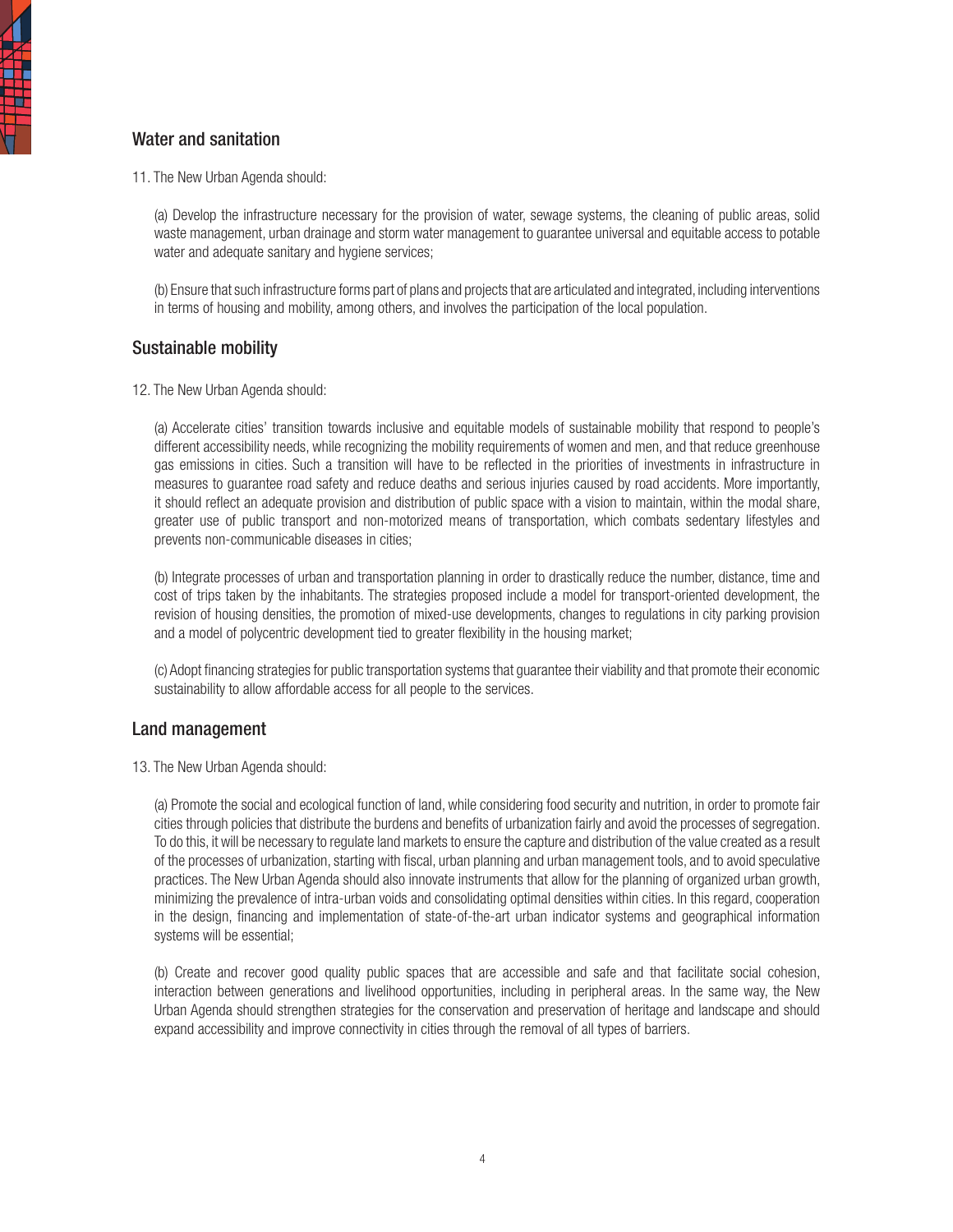# Environment, climate change and resilience

14. The New Urban Agenda should:

(a) Reduce significantly the impact that cities have on climate change through the promotion of consumption and production patterns that are sustainable, including management patterns for land, waste, water, sanitation, air pollution, the generation and use of clean and renewable energies, green areas, infrastructure and sustainable housing; efficient energy programmes; and the general sustainable management of natural resources that the city consumes, as well as the restoration of degraded ecosystems;

(b) Increase preventive and reactive measures to boost resilience in cities, in other words, the capacity of cities to recover after extreme events in the least amount of time possible, minimizing human, environmental and economic losses through the reduction and management of the risks of disasters;

(c) Prevent and reduce the exposure to risk of people located in informal settlements through, inter alia, in situ interventions and planned relocations of people depending on the specific circumstances;

(d) Integrate disaster risk management into the use and occupation of territory, allowing for the planning of territorial development to integrate into its economic, social and biophysical components holistic actions to prevent the conditions for future risks and mitigate present risks;

(e) Develop and apply mitigation and adaptation strategies for climate change that serve to prevent and reduce new conditions of vulnerability to disasters associated with the occurrence of the phenomena of climate variability and/or climate change.

15. For sustainable development in the region, it is essential that a new generation of national urban policies be built on the basis of a new paradigm of urbanization that promotes accessibility, adequate housing, equity, security, mobility and cultural identity.

16. We identify the following as key elements for the implementation of the New Urban Agenda:

(a) At the national and local level:

(i) To develop innovative models of multilevel governance in which different levels of government participate in territorial development in a coordinated and jointly responsible manner, establishing long-term commitments, when possible, and to promote national urban policies and the revision of existing legislation that allows subnational and local governments to plan and manage cities and urban areas and urban-rural linkages in a sustainable and participatory manner that is aligned and articulated with national development strategies;

(ii) To promote institutional solidity, professionalism, transparency and accountability in urban management on the basis of the efficient use of and access to available information, and to assume urban development as a social and a political commitment, the implementation of which demands the allocation of sufficient and timely resources appropriate for achieving a long-term transformation;

(iii) To recognize that urban development, land use, sustainability and housing are the responsibility of different levels of government, including intermediate levels between the national and local authorities;

(iv) To establish spaces that are effective for citizens to participate in the development of their cities and settlements as a tool and an opportunity to foster good governance, social cohesion and democratic consolidation. These spaces for participation must be accompanied by processes of empowerment and joint responsibility of citizens and promoted in the planning, execution and monitoring of works and projects that have an impact on the sustainable development of the city. It is therefore essential to have a space for dialogue, joint development and joint monitoring between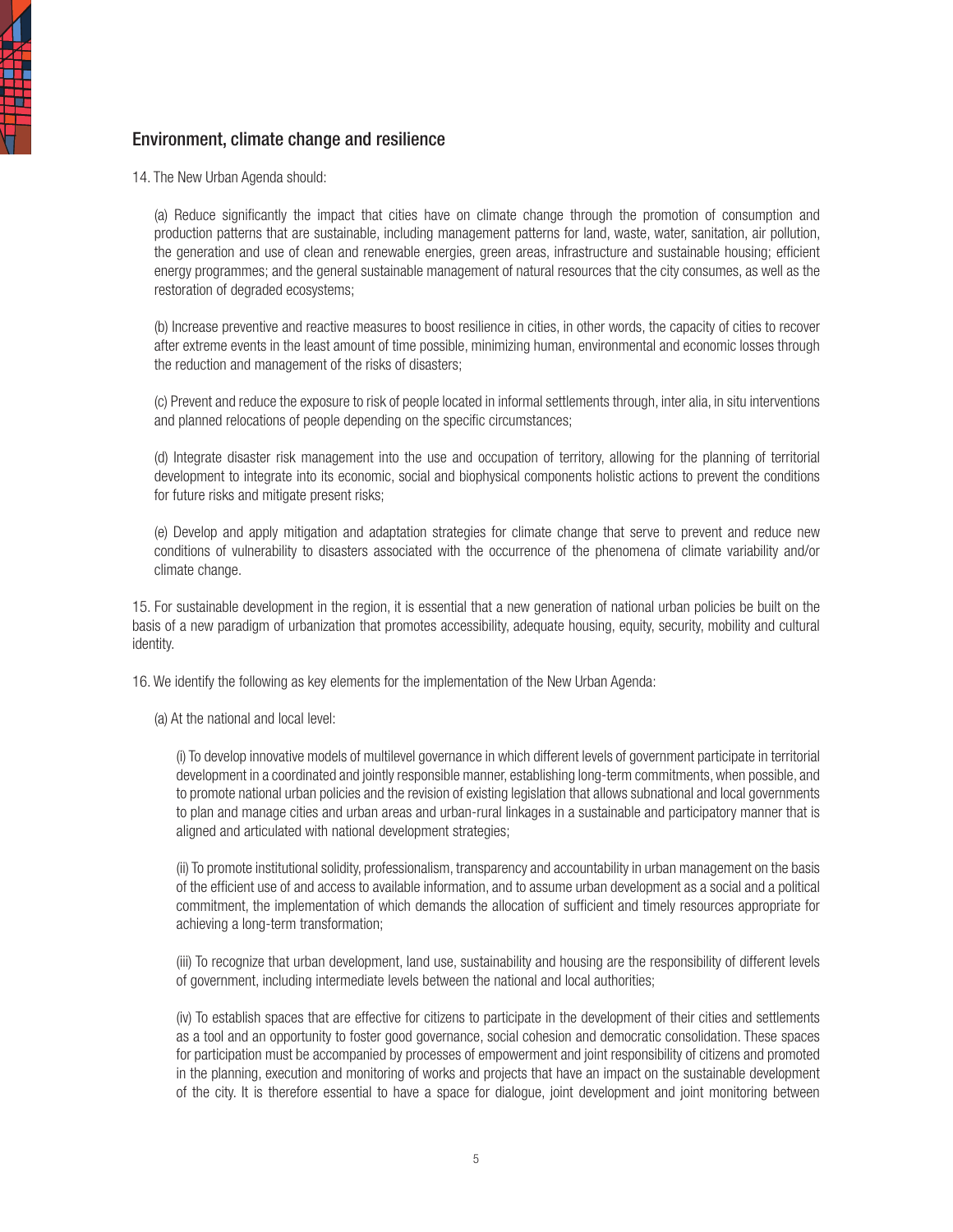national Governments, subnational governments and representatives of civil society and the private sector, which also guarantees the commitment and sustainability of the process;

(v) To promote subnational financing mechanisms on the basis of strengthening revenue collection mechanisms in cities, including property taxes, and by capturing the value of urban land, and public-private partnerships, among others, to complement the transfer of national public resources. These measures should contribute to improving the living conditions of all people, especially those who lack access to urban infrastructure and services, and promote tools and mechanisms of local economic development stemming from the endogenous resources of cities and territories;

(vi) To use information technology and communications for the service of the population and public decision-making to increase the quality and relevance of territorial planning and efficiency in the delivery of urban services, allow the sustainable management of natural resources and facilitate monitoring, evaluation and accountability through citizen observatories, and to promote the generation and availability of information, data and indicators disaggregated by sex, age and territory, among other things;

(vii) To change the prevailing paradigms on the use and the way in which we relate with one another in the public space, as well as a new culture of sustainable production and consumption of goods, services and urban amenities in which national, subnational and local governments, the academic community and the education system, the media and social organizations play a decisive role;

(b) At the international level:

(i) To strengthen the United Nations Human Settlements Programme (UN-Habitat) by endowing it with the appropriate resources and establishing adequate working arrangements for it to continue to be the leading authority in the field of sustainable urban development within the United Nations system, and to call upon the agencies, funds and programmes of the United Nations system to work efficiently and in a coherent and coordinated manner in the implementation of the 2030 Agenda for Sustainable Development, especially with regard to issues that include sustainable urban development and housing;

(ii) To expand the opportunities for international cooperation, including North-South, South-South, triangular and decentralized cooperation, and to mobilize financial resources from all sources to contribute to the implementation of the agreements that are adopted at the Habitat III conference;

(iii) To encourage the participation of civil society, local authorities, parliamentarians, the private sector, the scientific community, academia, philanthropies and foundations, and volunteers in the implementation of the New Urban Agenda through partnerships between the different stakeholders to mobilize and share resources, knowledge, experience and technology, complementing the efforts of governments.

#### Monitoring and review

#### 17. We consider:

(a) That a monitoring mechanism for the Habitat III conference will be indispensable to assess progress in the implementation of the New Urban Agenda and to identify the challenges and gaps in relation to urban development that require international cooperation, including the mobilization of financial resources;

(b) That the monitoring system should generate inputs in terms of sustainable urban development that fuel the work of the high-level political forum on sustainable development, which will monitor and review the 2030 Agenda. In this regard, we propose to consider the creation of regional monitoring mechanisms;

(c) That the monitoring system should promote the development and strengthening of the capacities of developing countries to implement the New Urban Agenda, including the mobilization of adequate means of implementation.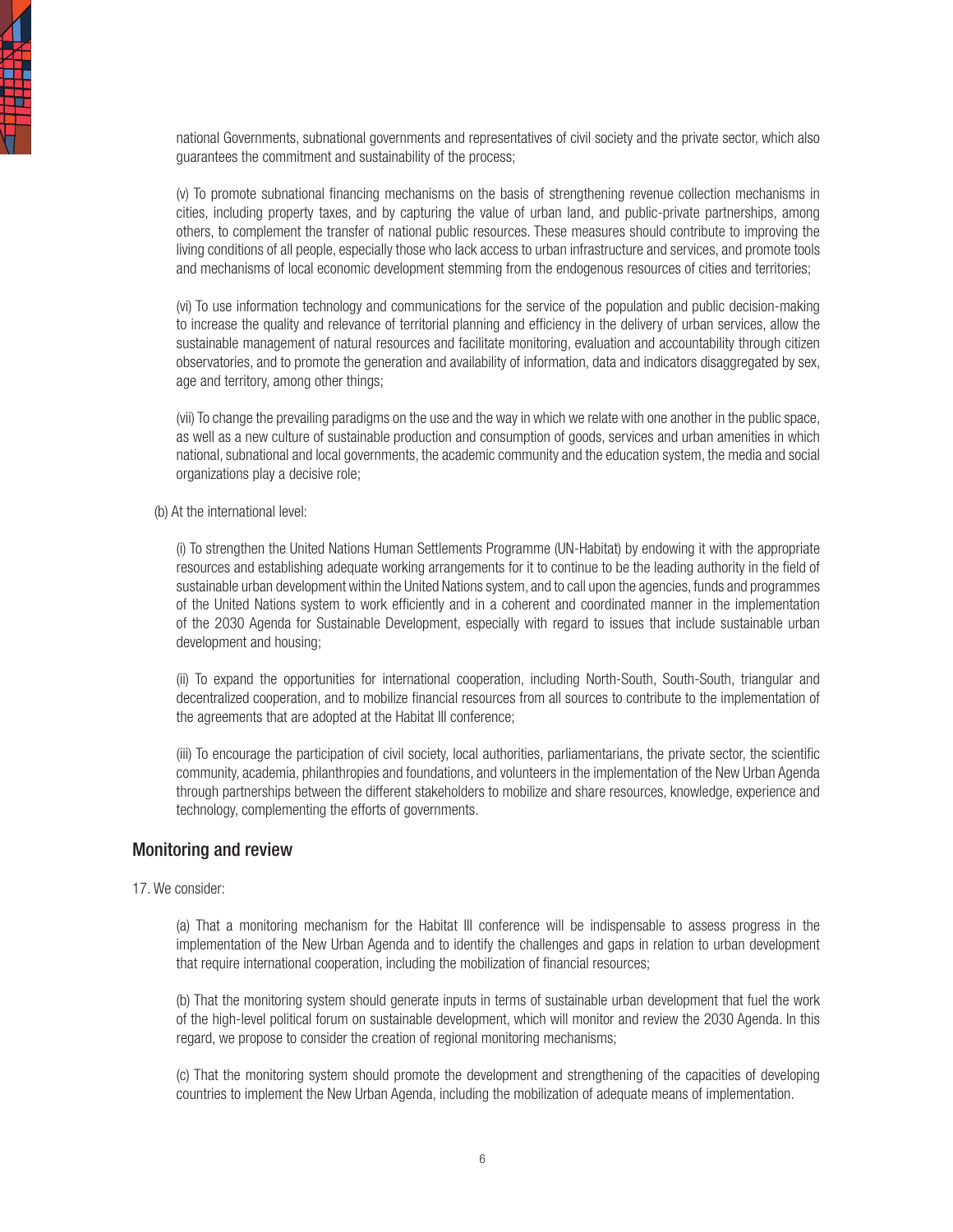

18. We commit ourselves and agree to promote this declaration as an input to the New Urban Agenda and for the agreements that are adopted during the Habitat III conference, and we commit to using its considerations and proposals as guiding elements for the inclusive and sustainable planning and management of our cities and human settlements in the coming decades.

19. We gratefully acknowledge the hospitality of the Government of Mexico, the State of Mexico and the city of Toluca, and we recognize the work done to ensure the success of the Habitat III regional meeting for Latin America and the Caribbean.